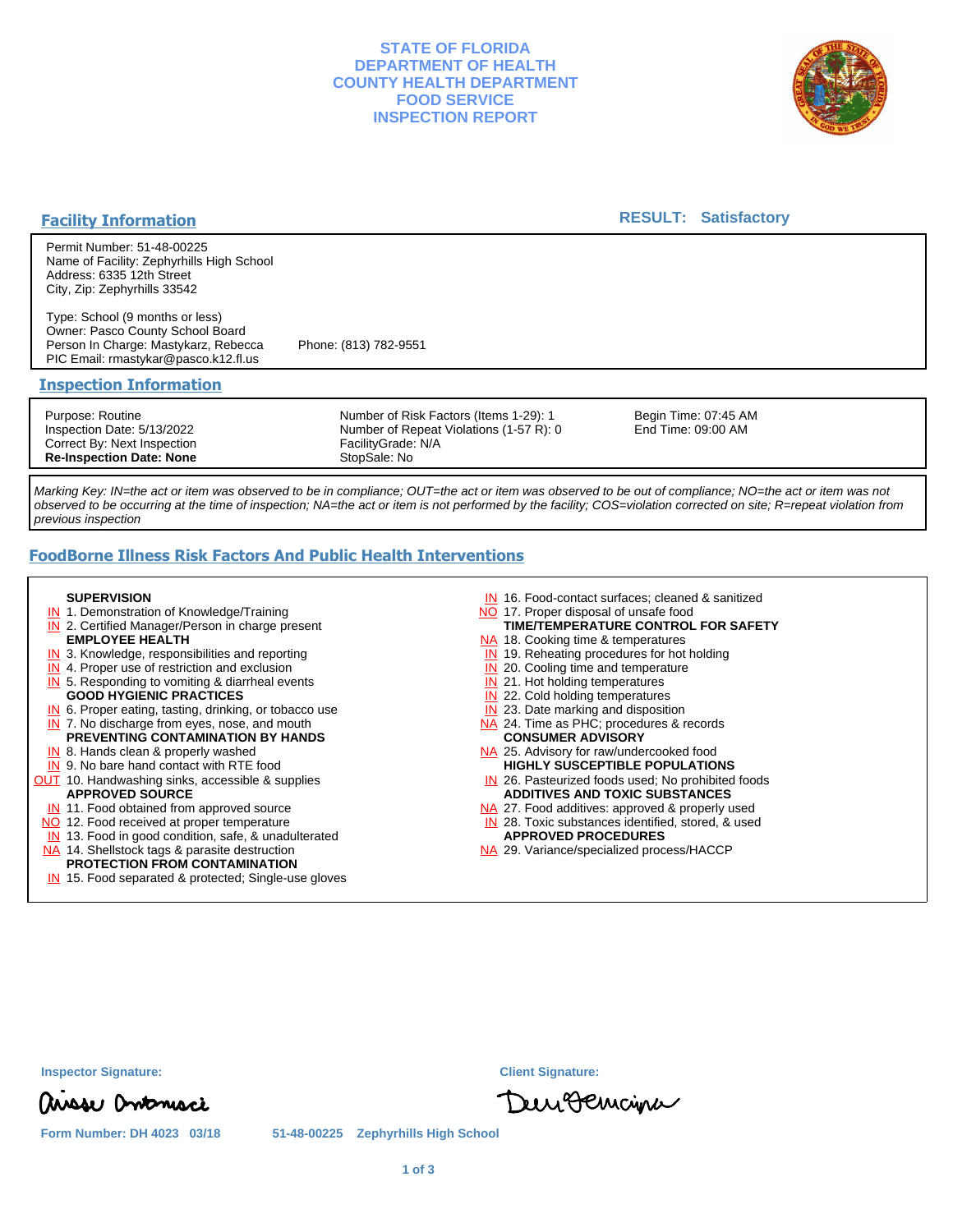## **STATE OF FLORIDA DEPARTMENT OF HEALTH COUNTY HEALTH DEPARTMENT FOOD SERVICE INSPECTION REPORT**



# **Good Retail Practices**

#### **SAFE FOOD AND WATER**

- NA 30. Pasteurized eggs used where required
- IN 31. Water & ice from approved source
- NA 32. Variance obtained for special processing **FOOD TEMPERATURE CONTROL**
- 
- **IN** 33. Proper cooling methods; adequate equipment
- **IN** 34. Plant food properly cooked for hot holding
- **IN** 35. Approved thawing methods
- IN 36. Thermometers provided & accurate **FOOD IDENTIFICATION**
- IN 37. Food properly labeled; original container **PREVENTION OF FOOD CONTAMINATION**
- IN 38. Insects, rodents, & animals not present
- **IN** 39. No Contamination (preparation, storage, display)
- IN 40. Personal cleanliness
- IN 41. Wiping cloths: properly used & stored
- IN 42. Washing fruits & vegetables
- **PROPER USE OF UTENSILS**
- IN 43. In-use utensils: properly stored
- IN 44. Equipment & linens: stored, dried, & handled
- IN 45. Single-use/single-service articles: stored & used
- NA 46. Slash resistant/cloth gloves used properly
- **UTENSILS, EQUIPMENT AND VENDING**
- IN 47. Food & non-food contact surfaces
- IN 48. Ware washing: installed, maintained, & used; test strips
- IN 49. Non-food contact surfaces clean
- **PHYSICAL FACILITIES**
- IN 50. Hot & cold water available; adequate pressure
- **OUT** 51. Plumbing installed; proper backflow devices
- IN 52. Sewage & waste water properly disposed

IN 55. Facilities installed, maintained, & clean

IN 53. Toilet facilities: supplied, & cleaned

IN 57. Permit; Fees; Application; Plans

IN 54. Garbage & refuse disposal

IN 56. Ventilation & lighting

This form serves as a "Notice of Non-Compliance" pursuant to section 120.695, Florida Statutes. Items marked as "out" violate one or more of the requirements of Chapter 64E-11, the Florida Administrative Code or Chapter 381.0072, Florida Statutes. Violations must be corrected within the time period indicated above. Continued operation of this facility without making these corrections is a violation. Failure to correct violations in the time frame specified may result in enforcement action being initiated by the Department of Health.

#### **Violations Comments**

Violation #10. Handwashing sinks, accessible & supplies Increase water to handwash sink. Observed low water pressure to hot water side. Manager stated work is in to replace

Violation #51. Plumbing installed; proper backflow devices Replace water filter per manufacture. Observed expired water filter dated 03/2022. Manager stated work is in to replace.

#### **General Comments**

Notes- X4 HWS: 105-120F, WIC: Milk 40F, WIF: Frozen, Ice Cream Freezer: Frozen, 2D RIC: Ambient 38F, X4 Showcase Cooler: Side Salad 40F, Dressing 40F, Chicken Salad 39F, & Juice 37F, X2 Milk Coolers: 38-40F, X3 Hot Holding Units: Pork 167F & Ambient 180-200F, 2CS, 4CS: Quat 300ppm, Sanitizer Buckets / Spray: 300ppm, Mop Sink: OK, Dry Storage: OK, X2 Microwave: OK, Bathroom / Locker Room : OK, Laundry Area: OK, Quat Test Strip: OK, Ice Machine: OK, Dumpsters: OK, FMC: ServSafe- Rebecca Mastykarz, Cert #18072978 Expires 6/2024.

Email Address(es): fnshelp@pasco.k12.fl.us; kkimble@pasco.k12.fl.us; rmastykar@pasco.k12.fl.us; spawelek@pasco.k12.fl.us; psdavis@pasco.k12.fl.us

**Inspector Signature: Client Signature:**

DeurBemaine

**Form Number: DH 4023 03/18 51-48-00225 Zephyrhills High School**

ausse Ontonisci